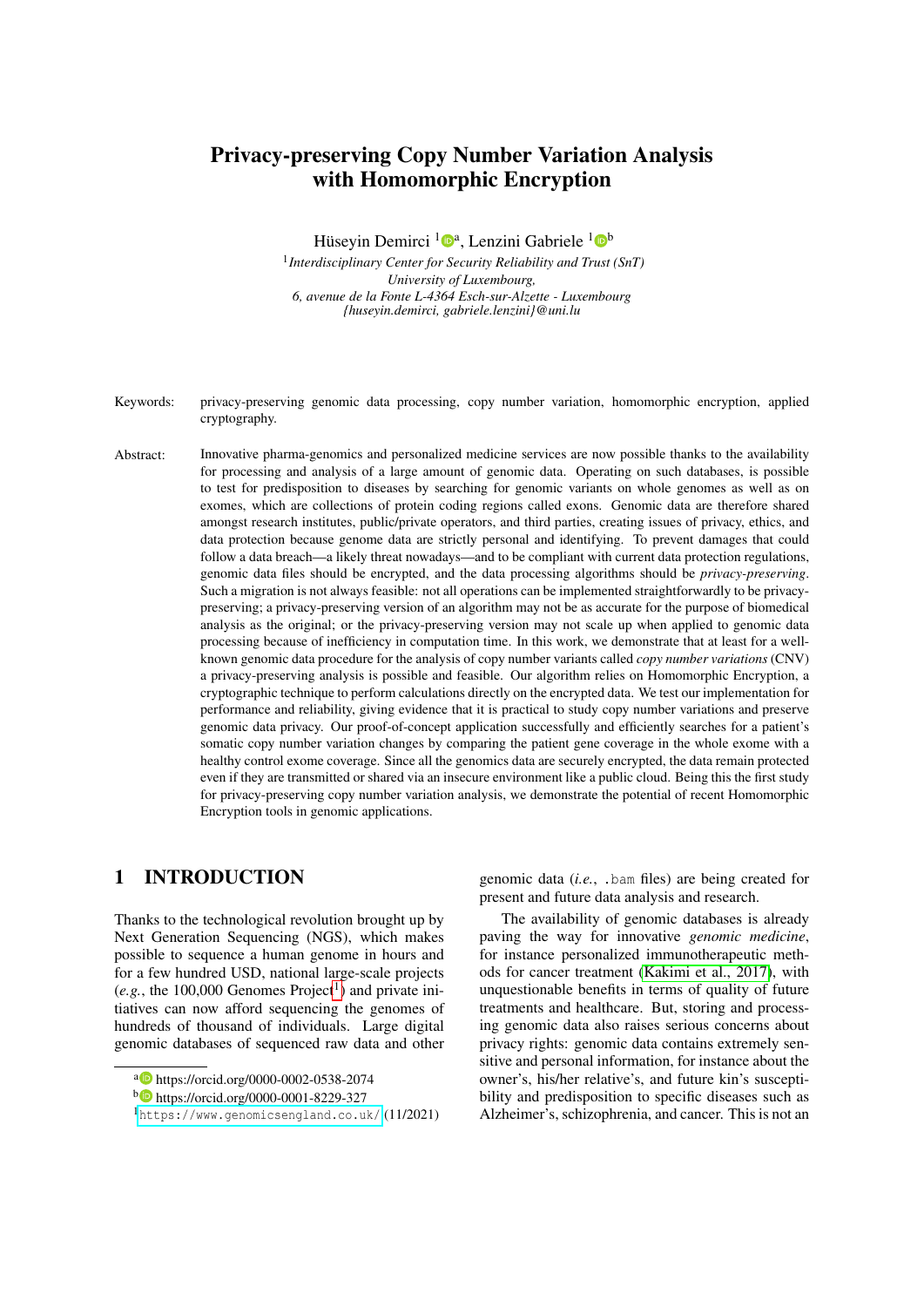hypothetical threat: cases of misuse of genomic data for individual discrimination have already reported [\(Naveed et al., 2015\)](#page-10-1), showing that an extensive availability of genomic databases can have serious ethical and legal concerns.

Several methods have been proposed and studied for genomic data protection. The most common and simplistic is pseudonymization *i.e.*, removing from a genome data file any reference that could link it back to its owner. For genomic data protection, pseudonymization has been proved to be ineffective [\(Gymrek et al., 2013\)](#page-10-2). Genomic data are rich in information, and retrieve to whom a piece of genomic data belong is easily done by triangulating data.

Another way to protect genomic data is to obfuscate (*i.e.*, filter out) private sensitive sequences of nucleotids from the raw data [\(Decouchant et al., 2018\)](#page-10-3). The idea is worth, but filtering information affects the quality of processing, even if the filtering is done selectively and in small amount. Besides, changing well-established NGS protocols and machines require time and effort, for instance due to the definition of new standards, which is delaying the availability of this technology.

Yet another option is to encrypt the genomic data before they are stored. This strategy should at least protect the data in case data leakage and as such, promises to be compliant with legal requirements in directives such as the Europe's General Data Protection Regulation (GDPR) and the California Consumer Privacy Act (CCPA). However, data base encryption is insufficient to ensure a long-lasting protection if, for the purpose of processing, encrypted data decrypted before use. Decrypted data are unprotected. It is hard to control that they are not copied and stored unencrypted, or re-transmitted in clear. The risks of privacy violation remains high.

A better solution would be to run the analysis directly on the encrypted data without ever decrypting them. The practices is, at least in theory, possible thanks to *secure data processing* algorithms. Researchers have explored this possibility and for specific procedures of genomic analysis, mostly about small variants, namely Single-Nucleotide Polymorphisms and indels (*i.e.*, small insertion - deletions). The challenge is that producing a secure (*i.e.*, privacypreserving) version of a specific data processing procedure requires redesigning the algorithm of analysis by using only specific secure functionalities. A privacy-preserving version of an algorithm with comparative and acceptable quality of analysis and performance of the original version is not always possible. And even if it were possible a privacy-preserving variant may remain inefficient, unable to scale up to

process large size data as those required for medical purposes.

We study how to realize secure data processing for an important class of genomic data procedures, those aiming at the analysis of *copy number variations* (see Section [2.1\)](#page-2-0). We assess the performances of this new privacy-preserving processing, and we give evident that a professional implementation can be efficient. To calculate copy number variation values on encrypted genomic data, we use *Homomorphic Encryption (HE)* (see Section [2.4\)](#page-3-0), a cryptographic technique that enables to operate directly and exclusively on encrypted data and that produce results that are still encrypted. By using HE, data processors never get to know the genomic data they process, nor they can make sense of the results of the processing unless authorized to do so: both genomic data and the copy number variation analysis can be safely outsourced to third parties *e.g.*, research laboratories specialized in that type of analysis or a cloud service with sufficient power of computation for the data processing.

Contribution We design a proof-of-concept algorithm for the detection of copy number variations that uses HE operations, thus providing the first *privacypreserving* procedure for CNV analysis which relies on this cryptographic technique. Our algorithm uses basic homomorphic operations (addition, subtraction, multiplication), for which an efficient implementation exists in standard cryptographic software libraries, making it possible to implement a prototype of the procedure.

We test the quality of our privacy-preserving version by looking for somatic copy number variation changes in an exome sample<sup>[2](#page-1-0)</sup> in comparison to reference exome samples used as control group. These samples come from an existing Melanoma whole exome study [\(Magi et al., 2013\)](#page-10-4).

The results of our privacy-preserving procedure (once decrypted) are proven compatible with those reported in the study. We also show that we can extend our privacy-preserving procedure to calculate copy number variation values for the whole genome and not only for exomes. Our work reveals the potential of using HE in the analysis of copy number variation over an exome and potentially on the whole genome, and that it is practical if we assume a convenient sampling strategy.

The software we used for our proof-of-concept and the data sets are available on demand, and it is on git<sup>[3](#page-1-1)</sup>.

<span id="page-1-0"></span> ${}^{2}$ Exomes are collections of protein coding regions of the genome, regions that are singularly called exons.

<span id="page-1-1"></span><sup>&</sup>lt;sup>3</sup> github.com/huseyindemirci44/privateCNVanalysis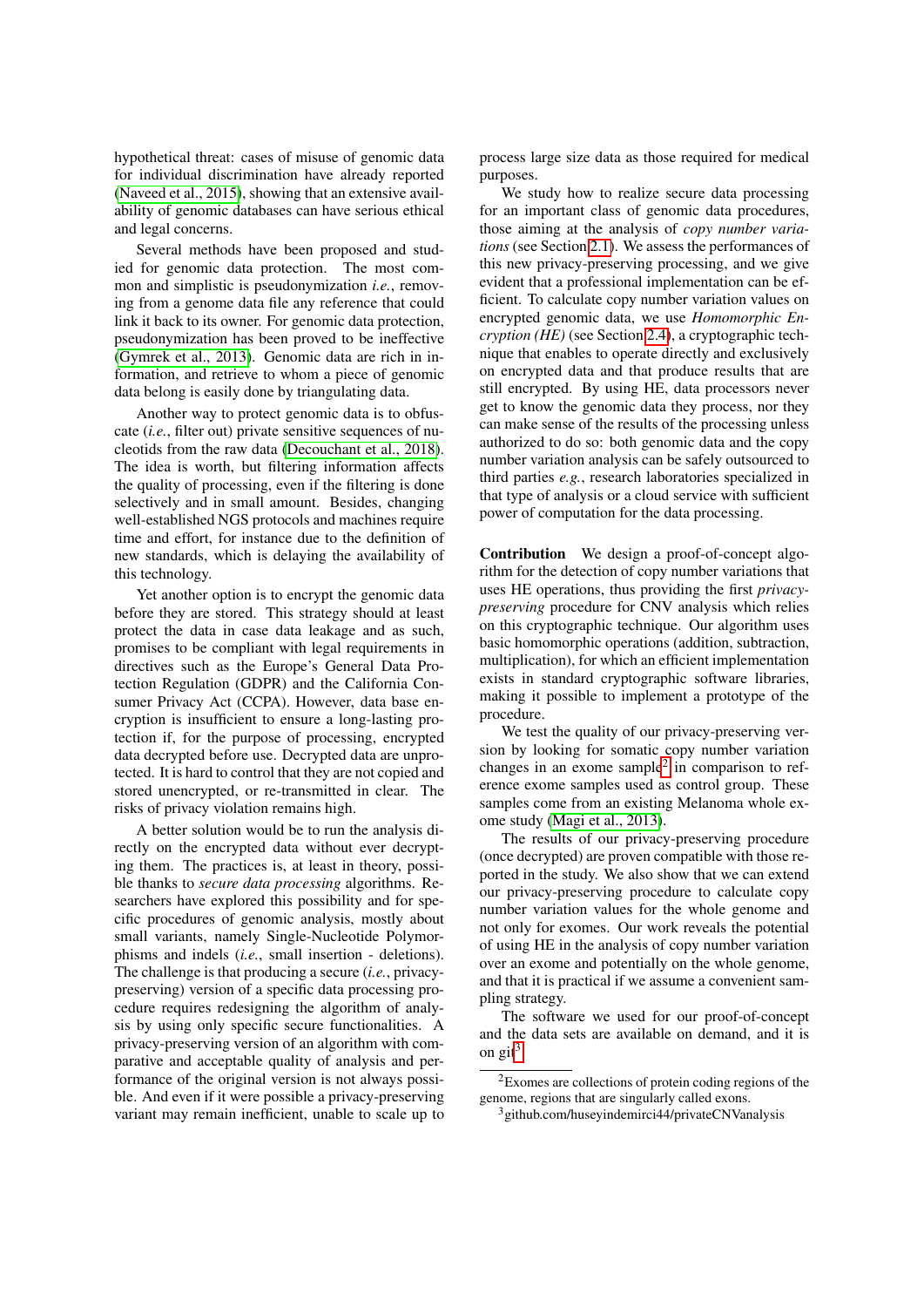### <span id="page-2-2"></span>2 BACKGROUND

Before describing the core of our privacy-preserving procedure, we remind a few basic facts on copy number variation, variant data sets and analysis, and Homomorphic Encryption (HE). We mention relevant works on private genomic data processing that use cryptographic techniques, and we comment their use in copy number variation.

#### <span id="page-2-0"></span>2.1 Copy Number Variation (CNV)

The Human Genome Project, the international scientific research project that had been running from 1990 to 2003 and whose goal was determining the base pairs of the human genome <sup>[4](#page-2-1)</sup>, has revealed absence and replications of genetic material inside the genome. These structural variants in the number of copies of specific regions are the result of genomic mutations, called deletions and duplications. They cover large regions of the genome and involve several genes.

Copy number variations are structural variants in a person's genome involving more than one thousand bases. They differ from small variants such as indels and repetitions that involves only a few bases. A non-mutated genome region is expected to occour in 2 copies, respectively coming from the chromosomes of the mother and of the father, but because of deletion or duplication, the number of copy of the region may respectively fall down to 1 or 0, or raise up to 3, 4, or more copies. These copy number variations also change the number of genes and gene expression levels inside copy number variation regions. Recent studies claim that around  $4.8\% - 9.7\%$  of the human genome is copy number variation [\(Zarrei et al., 2015\)](#page-10-5).

Generally copy number variations do not have a direct phenotypic effect, but elevated copy number variations of particular genes have been shown be associated with specific cancer types [\(Shlien](#page-10-6) [and Malkin, 2009;](#page-10-6) [Shao et al., 2019\)](#page-10-7). Changes in copy number variation are correlated with increased risk of developing psychiatric disorders such as schizophrenia [\(Joober and Boksa, 2009;](#page-10-8) [Marshall](#page-10-9) [et al., 2017\)](#page-10-9); with major disease classes including autoimmune, cardio-metabolic, oncologic, and neuropsychiatric diseases [\(Li et al., 2020\)](#page-10-10); and with Mendelian and complex diseases such as Alzheimer and autism [\(Zhang et al., 2009\)](#page-10-11).

Needless to say, the interest to find copy number variations and to understand how copy number variation affect to the phenotype is increasing.

#### 2.2 CNV Analysis

It is a common practice to keep and maintain data bases of genomic variants for research. For instance, DECIPHER [\(Bragin et al., 2014\)](#page-10-12) and "Database of Genomic Variants" [\(MacDonald et al., 2014\)](#page-10-13) stores copy number variation data for both patient and healthy individuals. Data were usually calculated using traditional methods such as fluorescence *in situ* hybridization (FISH) and array comparative genomic hybridization (aCGH), but nowadays computational methods working on digital genomic data are preferred.

The detection of copy number variation is done using specif algorithms and procedures, and we refer to [\(Zhang et al., 2019\)](#page-10-14) and [\(Moreno-Cabrera et al.,](#page-10-15) [2020\)](#page-10-15) for a comprehensive discussion on them. In this work, we refer to one of such methods, the Excavator tool [\(Magi et al., 2013\)](#page-10-4), whose output values are reported Table [1.](#page-3-1) They tell about the presence of variations in a genome.

Copy number variants can be calculated using read depth of coverage information [\(Yoon et al.,](#page-10-16) [2009\)](#page-10-16). For instance, in the Excavator tool, the mean read count (*EMRC*) for each exon *e* in a genomic region is calculated by the following formula:

$$
EMRC = \frac{RC}{L}
$$

where *RC* is the number of reads aligned in the region and *L* is its size in base pairs. *EMRC* calculated from the genome of an individual are then compared with reference values calculated from control genomes, after a normalization step.

Comparing with control genomes is a common method in structural variant analysis. It serves to filter polymorphic variants and to increase statistical significance. Statistical methods, such as Hidden Markov Models, are used to estimate the locations and probability of genomic events.

Such a justified need to analyze this class of genomics variants as well as other variants would surely benefit from methods of processing that are privacy-preserving and capable to protect the personal sensitive health related information contained in the genome of patients without compromising the quality of the analysis.

#### 2.3 Private Genomic Data Processing

There has been several studies about using cryptographic technique in ensuring privacy in genomic data processing. *Differential Privacy*, tailored to genomic databases, has been tested to enable privacypreserving Genome Wide Association Study (GWAS)

<span id="page-2-1"></span><sup>&</sup>lt;sup>4</sup>An organism's genome is its complete set of DNA.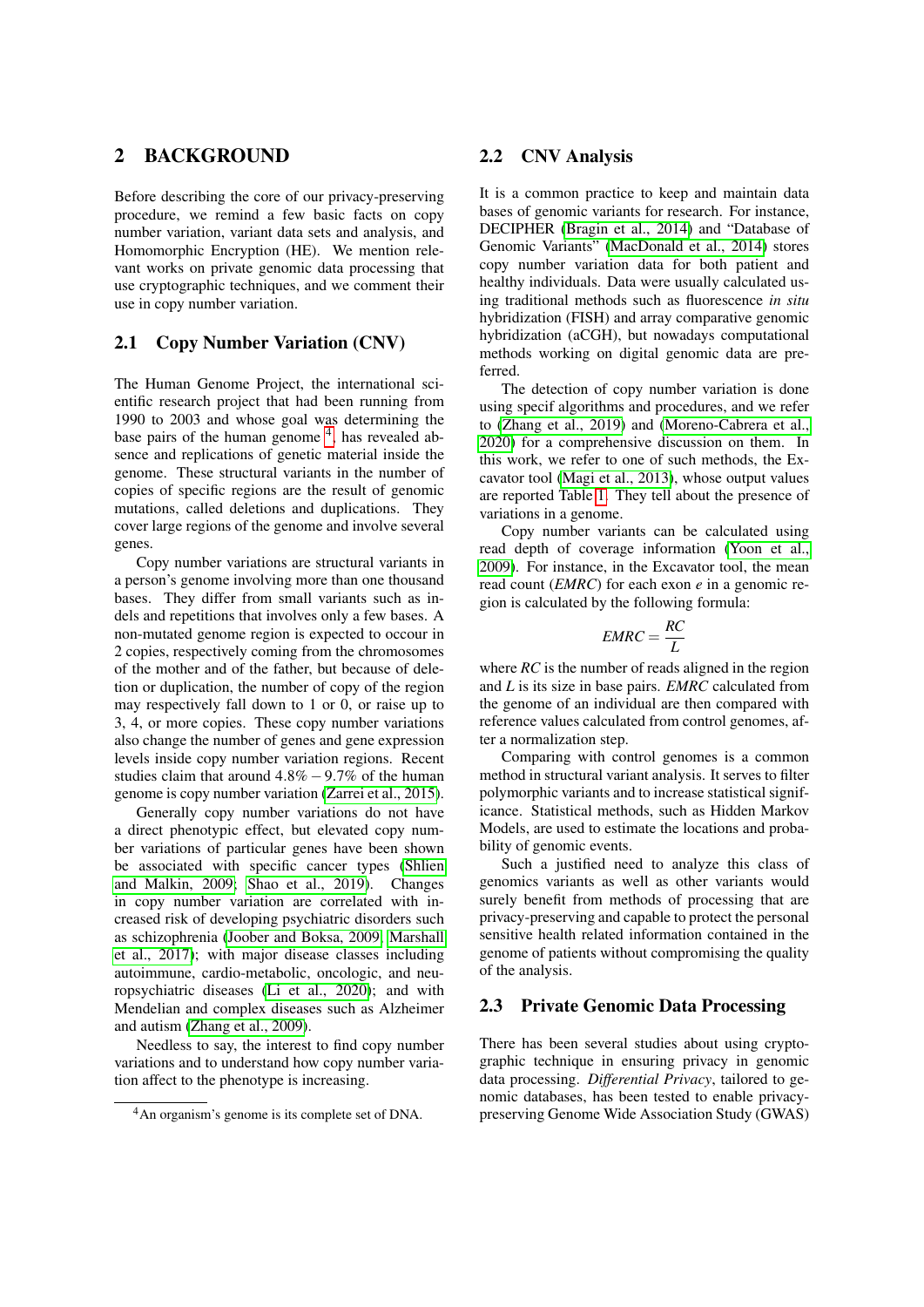<span id="page-3-1"></span>

| <b>Copy Number</b>    | <b>Explanation</b>                   | <b>Notation</b> |
|-----------------------|--------------------------------------|-----------------|
| Double Gain           | $\geq$ 2 extra copies are duplicated |                 |
| One copy gain         | Extra 1 copy is obtained             |                 |
| Normal case           | 2 copies exist                       |                 |
| Heterozygous deletion | One of the copies is lost            | -1              |
| Homozygous deletion   | There is no DNA sequence             | $-2$            |

Table 1: Copy Number Variation

applications [\(Simmons et al., 2016\)](#page-10-17). Another technique, *Secure Multiparty Computation*, has been tested in "trio exome analysis" for small cohorts of patients, and demonstrated to be executable in seconds whereas the remaining variant set of any patient remained privately protected [\(Jagadeesh et al., 2017;](#page-10-18) [Akgün et al., 2020\)](#page-9-0). These methods are not directly applicable to copy number variation analysis, because the detection of variants is generally out of their working pipeline, which focus on Single-Nucleotide Polymorphisms and short indels. Instead,Homomorphic Encryption (HE) has been applied to realize a secure exact logistic regression model for rare disease GWAS studies [\(Wang et al., 2016\)](#page-10-19), but to our best knowledge at the moment of writing<sup>[5](#page-3-2)</sup>, there is no specific work that studies how to protect genomic privacy in copy number variation detection, nor one that proposes using HE for this task. Once copy number variation values are calculated in a private manner and stored (even in encrypted form) in a .vcf file, all the cryptographic methods previously mentioned can be employed to ensure privacy protection in further data analysis, tests, and processing.

#### <span id="page-3-0"></span>2.4 Homomorphic Encryption

This cryptographic technique can be considered as a bridge (*i.e.*, an homomorphism) between operations on a plaintext (unencrypted) domain and operations on an encrypted domain. This means that HE makes it possible to perform computations directly on the encrypted. The output of the computation, which is encrypted, once decrypted, is the same as the output that would have been produced if the computation were performed on the unencrypted data.

For example, an additive HE scheme would ensure that  $Enc_k(d + d') = Enc_k(d) \oplus Enc_k(d')$ , where  $Enc_k$ is the encryption function,  $k$  encryption key,  $\oplus$  the homomorphic addition, and *d* and *d'* pieces of data.

HE enables outsourcing the computation of personal data while ensuring privacy. A subject that has encrypted some personal data by using its public key can send it safely to an insecure party to get them processed. The party processes the data without ever getting access to the plain data and returns the encrypted results back to the subject who is the only one who can decrypt them by using the private key. Even if the data breach were breached on the party side, confidentiality is ensured because the data cannot be decrypted without the private key.

For reasons of space, we have to limit our account of HE schemes. The reader can refer to [\(Acar et al.,](#page-9-1) [2018\)](#page-9-1) for a comprehensive survey on their theory and implementations, but for the scope of this work we point out that there are different types of HE schemes. The most common ones are the following:

- *Partially Homomorphic Encryption*. They preserve the homomorphism only for computations using one operation, for example only addition, or only multiplication.
- *Somewhat Homomorphic Encryption*. They preserve homomorphism for bounded computations, for instance computation using a specific number of additions and multiplications.
- *Fully Homomorphic Encryption (FHE)*. They are schemes that preserve the homomorphism for arbitrary computations, for instance, computations with an arbitrary number of additions and multiplications.

The latter is the most general, and a proof for its existence for arbitrary computation using addition and multiplication has been presented in 2009 by Gentry who used mathematical lattices for the purpose [\(Gentry, 2009\)](#page-10-20).

Most of the HE schemes of today also rely on solutions for hard-to-solve computational algebraic problems over lattices, known as Ring Learning with Errors [\(Regev, 2009\)](#page-10-21). Recently, libraries such as Mi-crosoft's SEAL<sup>[6](#page-4-0)</sup> and IBM's Fully Homomorphic Encryption Toolkit For Linux[7](#page-4-1) have been made available for developing HE applications.

<span id="page-3-2"></span><sup>5</sup> June 2021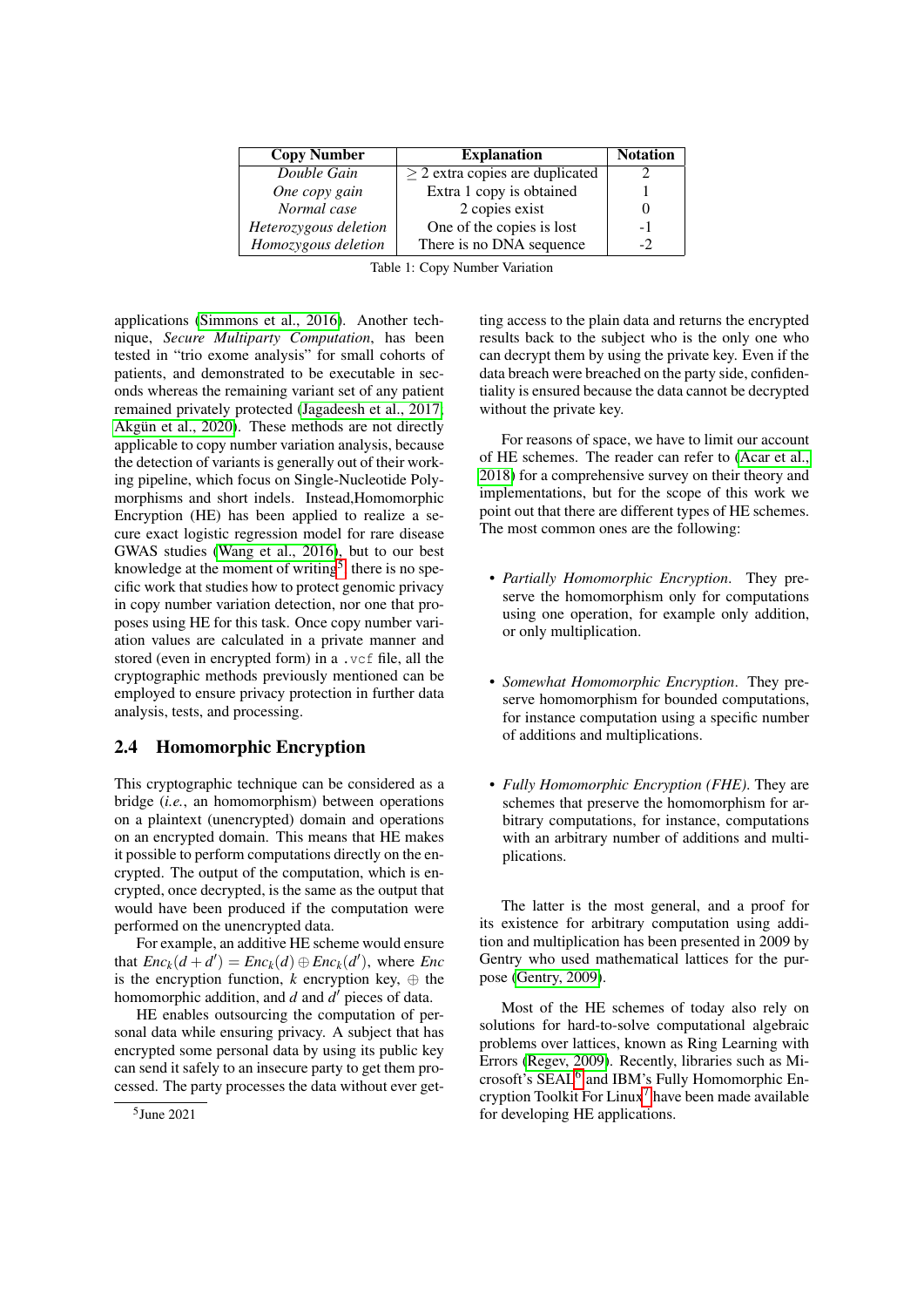<span id="page-4-2"></span>

Figure 1: Message flow for a secure processing in our scenario

### 3 REFERENCE SCENARIO

To contextualize the copy number variation (CNV) analysis with HE, let us refer to the following situation. A *patient*, who had his genome sequenced and genomic data coverage files stored in a biobank, consults a doctor. The doctor suggests a test which requires identifying copy number variants because he intends to investigate changes in the tumor suppressor genes like TP53 for a possible drug resistance analysis. This could ideally be carried out by the same biobank by comparing the patient's tumor sequence coverage data with those other patients used as a control set.

Since both the patient's and other patients' genomic data, in this example the sequence coverage files, are personal data, such data are stored encrypted by the biobank.

Figure [1](#page-4-2) shows a possible secure processing protocol. The message exchange involves the following agents: a *Trusted Party* (TP), usually an authority such as the Public Health System Institute or a national Certified Institution, which is in charge of cre-

ating a pair of encryption-decryption keys (*pk*,*sk*), respectively, public and private *meant to be used in support to secure genomic processing*; the *Medical Unit* (MU), usually a doctor or a researcher in the need of processing genomic data; the *Storage and Processing Unit* (SPU), which is generally represented by a public cloud service for instance run by a biobank; the *patients*, which are the data subjects of the genomic data, which herein we assume to be a particular patient's genomic data  $(P_0 \text{ and } g_0)$ , and the genomic data files of a cohort of reference patients ( $\vec{P}$  and  $\vec{g}$ ).

Figure [1](#page-4-2) protocol exchange is as follows: Before storing their genomic data on the clouds, the patients  $(P_0$ , as well as  $\vec{P}$ ), request (message 1) and obtain the public key *pk* from TP, using which they encrypt their genomic data, respectively  $g_0$  and  $\vec{g}$ . The encrypted data, resp.  $Enc_{pk}(g_0)$ ,  $Enc_{pk}(\vec{g})$ , are send to the SPU (message 2), which stores them for future uses.

When a MU, having agreed with patient  $P_0$  to make a CNV analysis for which it needs the patient's genome  $g_0$  and/or those of the cohort  $(\vec{g})$ , makes a request for the analysis to the SPU (message 3). The SPU performs on behalf of MU the calculation by running the secure homomorphic encryption version of copy number variation algorithm (see later, Algorithm [1\)](#page-5-0) on the encrypted genomic data previously

<span id="page-4-0"></span><sup>6</sup><https://github.com/microsoft/SEAL>

<span id="page-4-1"></span><sup>7</sup><https://github.com/IBM/fhe-toolkit-linux>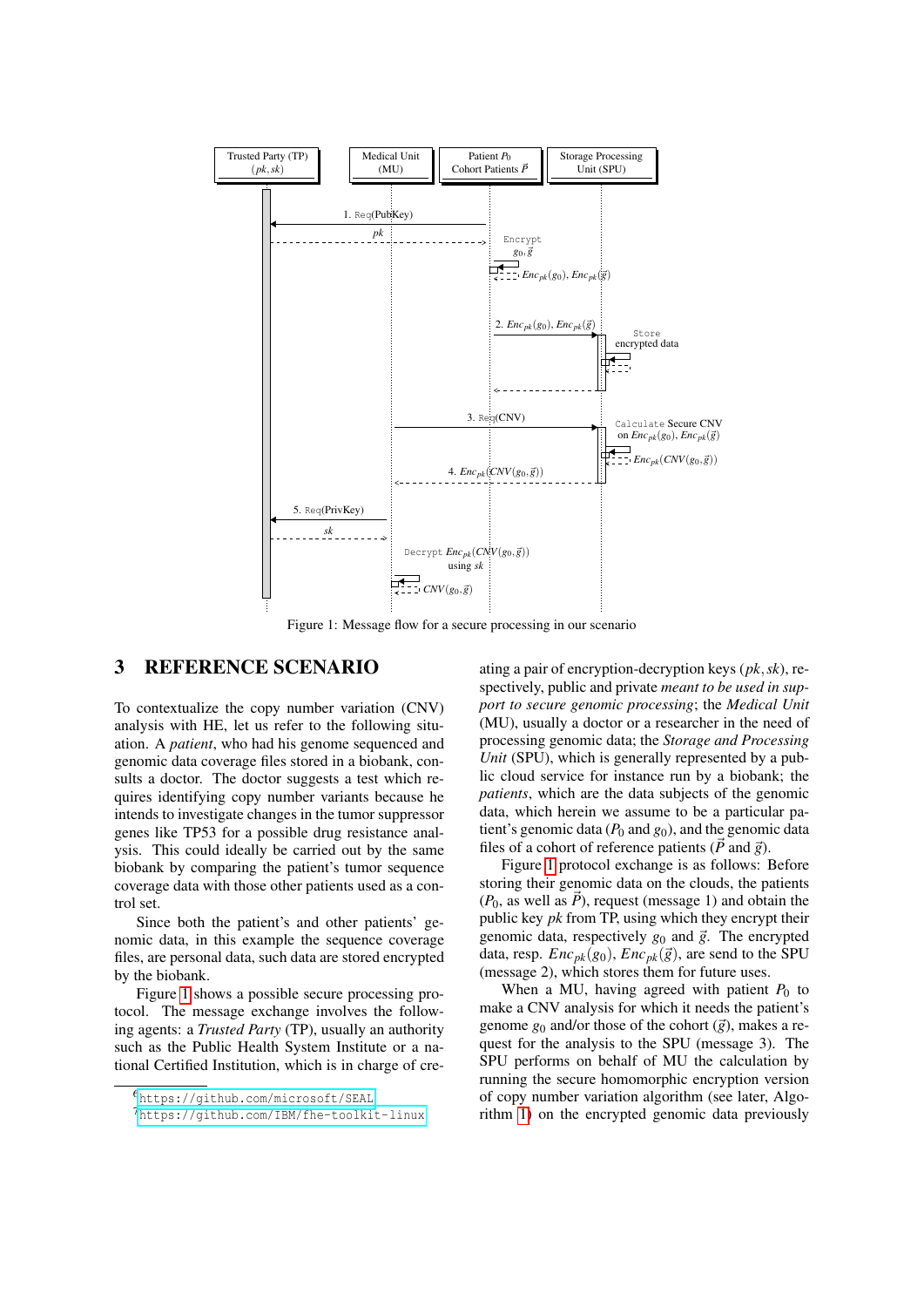stored. The SPU sends back to the MU the encrypted outcome of the analysis,  $Enc_{pk}(CNV(g_0, \vec{g}))$ , which cannot yet be decrypted. MU requests for and obtains the decryption key from the TP (message 6), after which MU gets to know the result of the analysis.

None of the agents but the data subjects even know the patients' personal genomic data in cleartext. It is important to stress that the protocol in Figure [1](#page-4-2) does not protect against active intruders, such as an SPU that tries to fool TP into getting the private key. Additional measures need to be in place for reaching higher levels of security, which is a goal out of the scope of this work. The protocol is meant to ensure data privacy against a passive but curious SPU, for which the use of privacy-preserving copy number variation is an adequate measure.

### 4 A PRIVACY-PRESERVING CNV

We now present our implementation of the secure CNV detection that relies on HE. The pseudocode is reported in Algorithm [1.](#page-5-0)

For simplicity of exposition, we assume that all the computations are performed locally in one machine instead of being distributed as they should be according to Figure [1.](#page-4-2) Consequence of this simplification is that we do distinguish between different roles, not we show the interroles communication. The feasibility and performance benchmarks that we obtain from the experiment remain valid because we are not interested in measuring the overhead due to the communication but only the impact of the HE computation for a CNV analysis on genomic data.

The procedure PPCNV is inspired by the procedure we described in Section [2.](#page-2-2) It takes in input the *coverage files*<sup>[8](#page-5-1)</sup> for patient and control cases, respectively, *CovPatient* and *CovControl*, and the list of genes *Genelist* to point out the regions to be analyzed. It returns the list *CNV* of copy number predictions for the genes in *Genelist*. The procedure refers to certain threshold parameters  $(th<sub>i</sub>$  in the pseudocode), which represent the boundary conditions to have 0, 1, 2, 3, 4 or more copies of DNA parts.

The rationale of procedure PPCNV is as follows (we assume basic knowledge about coverage files, exomes, and genes): the patient's gene coverage file, which contains the number of occurrences of each gene on the different reads (*i.e.*, overlapping fragments) of the patient's genome after sequencing, is compared with a control coverage file of an healthy individual. The number of copy variants for a gene *g* is determined looking at the difference between the coverage files. For instance if the difference is zero, then there is no variants; if it is bigger than 2 there are more than 2 copy variants. Intermediate values are determined reasoning on the value of the difference: if it is bigger then 1.5, there are quite likely 2 copy variants, whereas if it is bigger then 0.5, there is quite likely 1 copy variation. We use a window of five overlapping consecutive gene regions, and we take the value that occurs in the majority of the cases as the final copy variant value. The key point of PPCNV is to implement this ideas using homomorphic operations, namely  $\otimes$  and  $\oplus$  (and therefore  $\ominus$ ). There is no homomorphic operator that can be used to determine whether *e.g.*,  $(x - y) > 1.5$ . The idea is then to rewrite the expression as  $x - (1.5 \times y)$ , which can be calculated homomorphically. That done, we can encrypt the coverage files and calculate  $x \ominus (1.5 \otimes y)$  for all genes, keeping the sensitive coverage files protected.

<span id="page-5-0"></span>

| <b>Algorithm 1 Privacy-preserving CNV Procedure</b> |  |  |  |
|-----------------------------------------------------|--|--|--|
|                                                     |  |  |  |

PPCNV(*CovPatient*,*CovControl*,*Genelist*)

1 **// SPU calculation** forall *g* ∈ *Genelist* **for**  $i = 0$  to 4 do  $c_{g_i} := Enc_{pk}(th_i \otimes CovControl_g);$ 6 for  $i = 0$  to 3 do  $d_{g_i} := c_{g_0} \ominus c_{g_{i+1}}$ **return** (*d*<sub>*g*0</sub></sub>, *d*<sub>*g*1</sub></sub>, *d*<sub>*g*<sub>2</sub></sub>, *d*<sub>*g*3</sub></sub>)  $\overline{Q}$  **// MU calculation forall**  $g \in$  *Genelist* **for**  $i = 0$  to 3 do  $d_{g_i} := Dec_{sk}(d_{g_i})$  $n_g := 0$ ;<br>15 if  $d_{gs} > 0$ 15 if  $d_{g_0} > 0$  then  $n_g := 2$ <br>16 else if  $d_g > 0$  then 16 else if  $d_{g_1} > 0$  then  $n_g := 1$ <br>17 else if  $d_{g_2} < 0$  then  $n_g := -1$ **else if**  $d_{g_2} < 0$  then  $n_g := -1$ <br>18 **else if**  $d_{g_2} < 0$  then  $n_g := -2$ **else if**  $d_{g_3} < 0$  then  $n_g := -2$ ;<br>19  $n_g :=$  $n_x :=$ **maxCount**({ $n_g, n_{g+1}, n_{g+2}, n_{g+3}, n_{g+4}$ })  $CNV_g := n_x$ return *CNV<sup>g</sup>*

In Algorithm [1](#page-5-0) *Enc* and *Dec* represent HE encryption and decryption operations with the public and private keys. Values  $th_1, th_2, th_3, th_4$  are the HE threshold parameters where  $th_1 \approx 2$ .,  $th_2 \approx 1.5$ ,  $th_3 \approx$ 0.5 and  $th_4 \approx 0$ . The threshold numbers represent the boundary conditions to have 0, 1, 2, 3, 4 or more copies of DNA parts. After obtaining the initial copy

<span id="page-5-1"></span><sup>8</sup>Coverage files contain information regarding the base/read coverage of each sequence in an assembly file.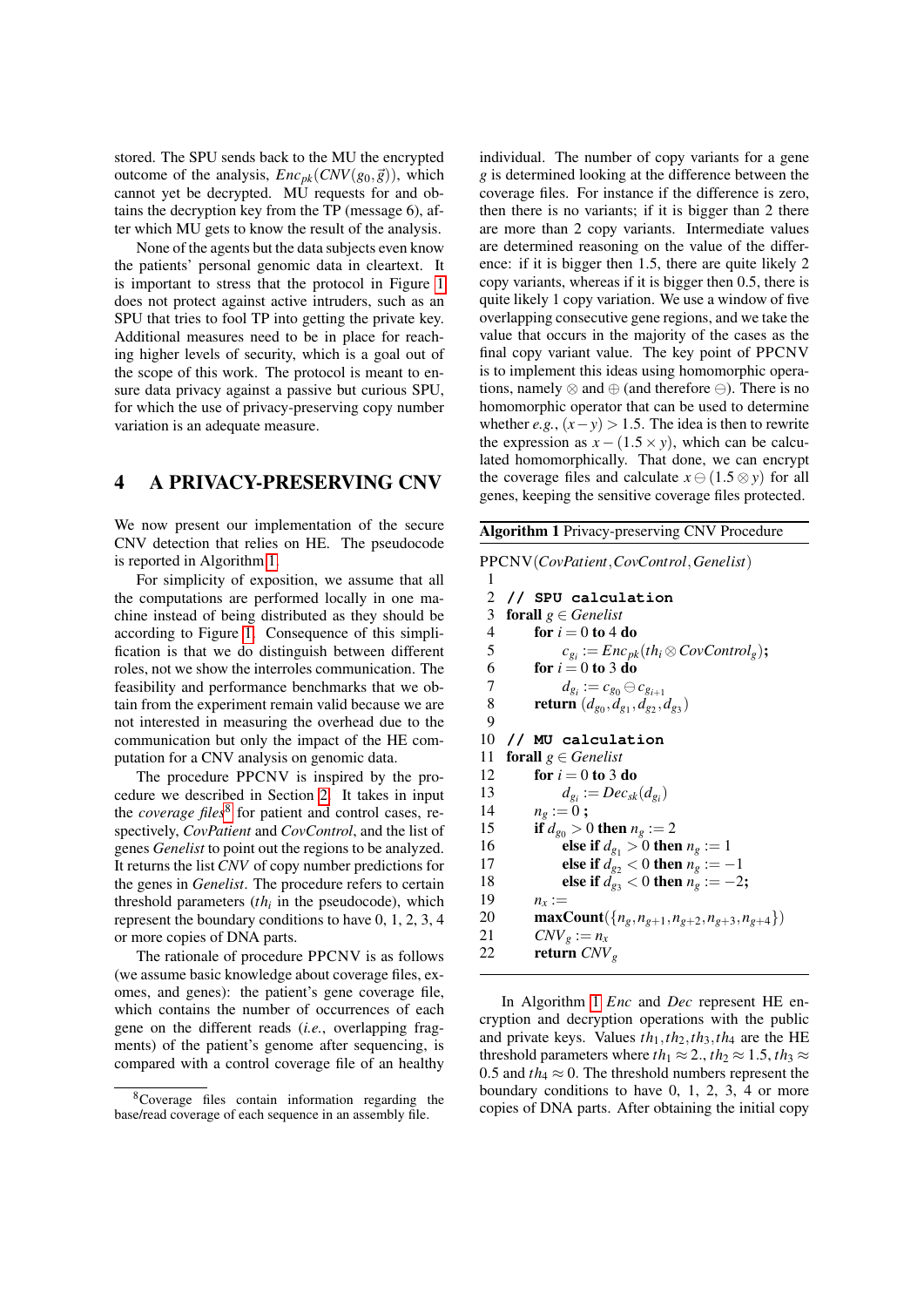number variant predictions, we select the prediction value that occurs with maximal frequency (*i.e.*, function maxCount) over a non-overlapping window of length 5 to filter out instant fluctuations since the copy number variation values do not change frequently. The most frequent element in the window is estimated as the copy number variation value for that window.

In Algorithm [1,](#page-5-0) we made another simplification, this time with consequences. The final calculation of copy number variation values is estimated after certain intermediate values,  $d_{\varrho}$ s in the code, have been decrypted (step 11–13). This means that the SPU has to send the  $d_g$  values back to the MU, and it will MU that finalizes the calculation.

This simplification is motivated because implementing homorphically the test ' $> 0$ ' (lines 16–18) is not straightforward and it would introduce a computational burden that seems unnecessary. The genomic data to protect are the coverage files, while the encrypted values  $d_g$ , once sent back to the MU, who decrypts them, do not disclose, to MU, more information then the values  $CNV_g$ , which MU gets to know eventually.

The current implementation runs efficiently because we implemented HE encryption and decryption using natif3 operations for vectors. The comparison for the list of whole exome genes is calculated using 4 vector encryption-decryption pairs and the required intersections conveniently as described in Algorithm [1.](#page-5-0) In this way, we could label all the gene coverages to a CNV value using the threshold parameters. The actual values of the parameters can be adjusted according to the coverage settings, tumor/normal sample ratio, including the normalization step for the samples.

## 5 EXPERIMENTAL SETTING, DATA SETS, AND LIBRARIES

To test the feasibility of this CNV query using HE we have set up the following experiment setting. We considered a publicly available Melanoma tumor sample data and compared it with a healthy control individual. We have calculated the mean read count (*GMRC*) per gene as follows:

$$
GMRC = \frac{RC}{L}
$$

where *RC* is the number of reads aligned in the gene, *L* is the size of the gene in base pairs. We use *GMRC* values to make a comparison for case and control cases. First, we compare *GMRC* values for a single gene such as *TP53* or *PTEN*. Later we have used the same comparison query for a list consisting of 100 genes, representing a gene panel. Then

we have carried out analysis over the chromosome level. We have used the whole list of 1228 genes in Chromosome 9. This chromosome is chosen since it contains *CDKN2A* gene which is highly damaged in Melanoma cancer [\(Pfarr et al., 2016\)](#page-10-22). Finally, we have conducted this experiment on the whole set of Refseq curated list of genes, consisting of 23.882 genes out of 31.848 locations where both the samples have coverage greater than 5 (Supplementary Files: *geneslist.txt*, *allgeneshealthy.csv*, *allgenespatient.csv*, *genes\_Ch9\_healthy.csv genes\_Ch9\_patient.csv* ). We have measured the performance of the encryption and decryption processes for these queries. We have compared our CNV results for Chromosome 9 with the original study [\(Magi et al., 2013\)](#page-10-4) to analyze the accuracy of the secure CNV detection algorithm.

The data we have used in this paper has been taken from the samples that has been used in the Excavator CNV detection tool [\(Magi et al., 2013\)](#page-10-4). The data consists of a tumor whole exome sequence from a Melanoma patient (*Melanoma*<sub>01</sub>) and a control healthy individual (*Sample*<sub>01</sub>). We have uploaded the *.bam* files of the samples with accession number ERR174231 and ERR174237 which were aligned according to Genome Reference Consortium Human Build 37 (GRCh37, hg19) from the Sequence Read Archive (SRA) database [\(Leinonen et al., 2010\)](#page-10-23) to the Galaxy web platform. We have used the public server usegalaxy.org [\(Afgan et al., 2018\)](#page-9-2) to calculate the coverage values with .bed tools. Then using these base read coverage values, we calculate the read counts per gene (GMRC) as described above, which provide the input of Algorithm 1.

The HE operations throughout this work are executed with the help of Pyfhel: PYthon For HE Libraries $9$  which uses the SEAL [\(Chen et al., 2017\)](#page-10-24) library as a backend. Pyfhel provides vector and fraction encryption/decryption capabilities which were especially helpful while performing operations on the list of genes. We note that the available implementations of HE only allow simple operations such as addition, subtraction, and multiplications.

### 6 RESULTS

Using Algorithm [1,](#page-5-0) we have compared the coverage values gathered from two .bam files. Figure [2](#page-7-0) depicts the copy number variant estimations for Chromosome 9 obtained by comparing the Melanoma tumor file with the healthy sample file which indicates double copy gains at the beginning and end of Chromosome

<span id="page-6-0"></span><sup>9</sup><https://github.com/ibarrond/Pyfhel>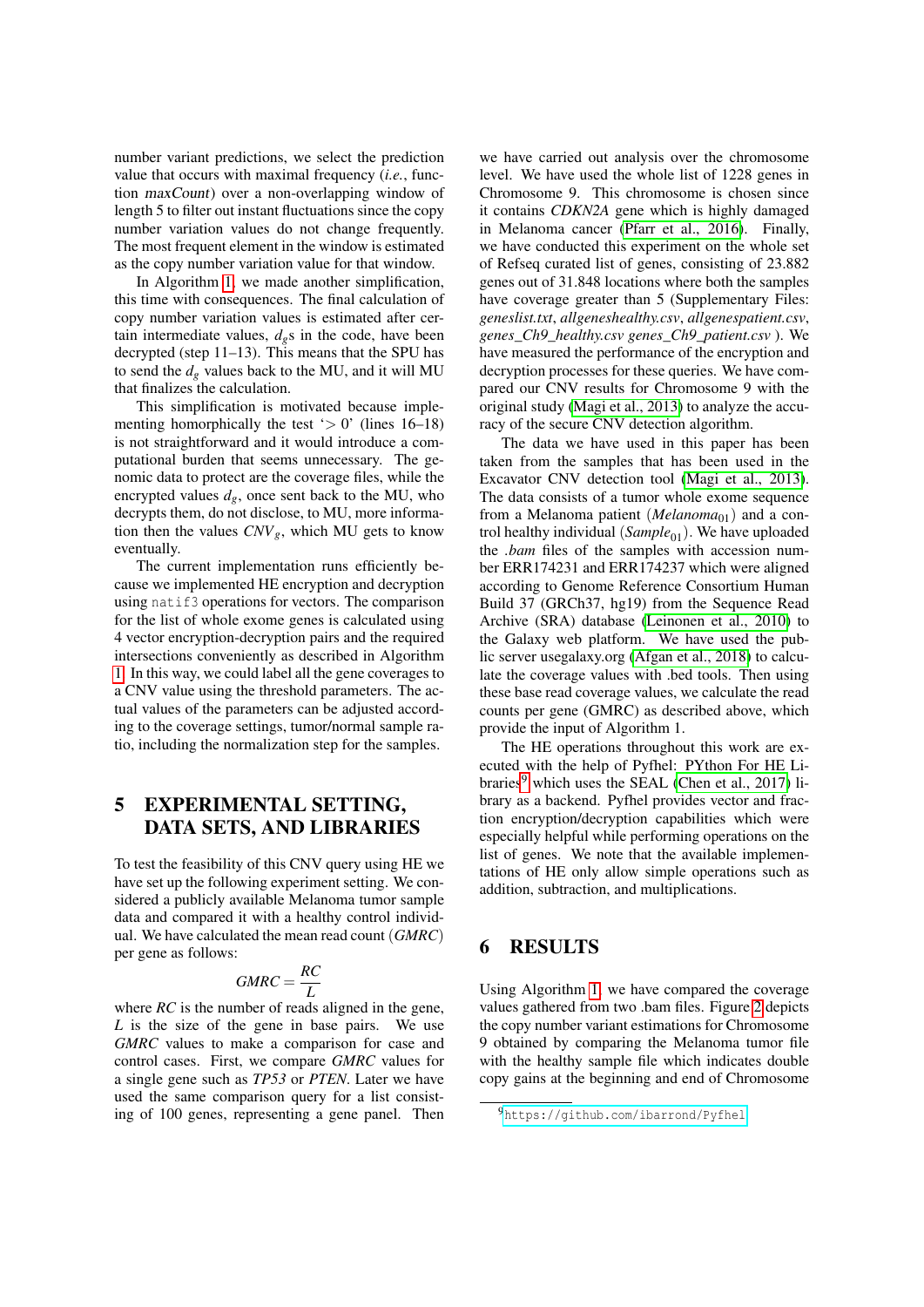9, and two double deletion regions. We also detect one copy gains at certain points. We check these results against the CNV values reported in the original study [\(Magi et al., 2013\)](#page-10-4). Among these variants, 29 of the 30 double deletion genes are the same with [\(Magi](#page-10-4) [et al., 2013\)](#page-10-4). Our algorithm has predicted the CNV region a little larger so that we have the *MTAP* gene in the boundary. In particular we are able to detect the double loss of CNV in the gene *CDKN2A* which is associated with Melanoma cancer. For double copy gain genes, 22 of the 65 do not appear in the Excavator list. This comes from the fact that Excavator algorithm did not report the variations at the end of Chromosome 9. Both works predicted no one copy losses wherever our algorithm detected 50 one copy gains where 19 of them were reported as double gain in Excavator list. Excavator did not identify any one copy gains or losses. Table [2](#page-7-1) presents the ratio of genes that are consistent with the results of the [\(Magi et al., 2013\)](#page-10-4) tool. The whole list of genes and their estimated CNVs for Chromosome 9 are presented in the Supplementary File (Chromosome9\_Estimated\_CNV.csv). It is an expected phenomena that two CNV detection algorithms may slightly differ since they have different sensitivity to parameters such as depth of the sequencing and they use different statistical models [\(Zhang](#page-10-14) [et al., 2019\)](#page-10-14). Nevertheless, the comparison results demonstrate the usability of a HE based CNV prediction. We emphasize that our aim is not to improve the performance of CNV detection but to demonstrate the feasibility of a secure version of CNV analysis using existing HE framework.

Computational Performances The time performance of the HE experiment is provided in Table [3.](#page-8-0) These experiments are carried out with a laptop with i-7 1.8- 2.3 GHz. CPU and 16 GB RAM with 64 bit Windows Enterprise operating system. We used Python version 3.7.4 on the Spyder Environment. We note that time performance depends on the HE pa-

<span id="page-7-0"></span>

Figure 2: Copy Number Estimations for Chromosome 9

rameters. For a single gene value the calculations can be executed using Pyfhels's homomorphic operations for fraction. For larger gene lists, vector operations can be used. To have a decryption without noise, the vector parameter defined by *m* must be larger than our query list. Figure [3](#page-7-2) represents the performance of the encryption, decryption and total time processes which are collected while encrypting a list of 1000 genes with respect to the HE parameter *m*. The graph demonstrates a linear increase for encryption and decryption times according to the parameter *m*. For a fixed vector size *m*, the execution times do not change with the length of the gene list since actually the algorithm implements encryption and decryption operations along the vector size. In the worst case where we choose the vector size  $m = 32.768$  to ensure the inclusion of the whole exome gene list in the encryption array, the results are still in the order of deciseconds. In Table [3](#page-8-0) only the time performance of the HE operations are demonstrated. The preprocess required to obtain the read count tables have not been considered since, this is a standard step in any CNV analysis without an encryption. Our aim is to measure the workload of the computations executed in the encrypted domain.

<span id="page-7-1"></span>Table 2: Comparison of CNVs for Chromosome 9 with [\(Magi et al., 2013\)](#page-10-4).

| <b>CNV</b> Detected | Number of genes | Overlap ratio* |
|---------------------|-----------------|----------------|
|                     | 65              | 0.66           |
|                     | 50              | $0.38**$       |
|                     | 841             | 0.90           |
| - 1                 |                 |                |
|                     |                 |                |

<sup>∗</sup> The ratio of genes that exist in [\(Magi et al., 2013\)](#page-10-4) ∗∗ 19 of the 50 Double Gain genes are found in the in One Copy list of [\(Magi et al., 2013\)](#page-10-4).

<span id="page-7-2"></span>

Figure 3: Time performance according to the encryption parameter m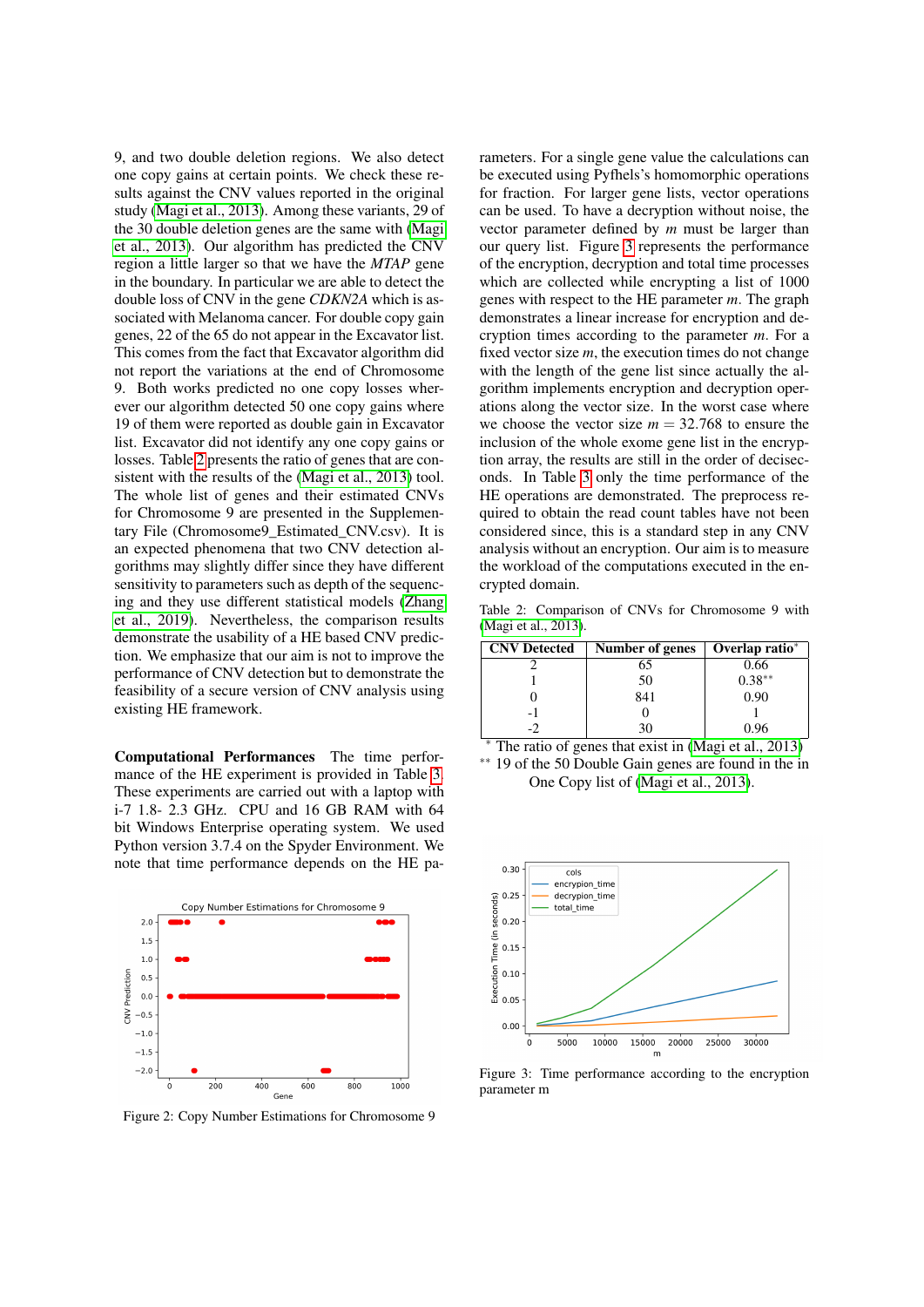| <b>Analysis Region</b> | <b>Number</b>      |                      | of HE parameters          | <b>Execution</b> |
|------------------------|--------------------|----------------------|---------------------------|------------------|
|                        | Locations          |                      |                           | Time (Sec.)      |
| Single Gene            |                    |                      | $p = 65.537$ , m = 1.024  | 0.0005           |
| Gene Panel             | 100                |                      | $p = 65.537$ , m = 1.024  | 0.0035           |
| Chromosome 9           | 1.289              |                      | $p = 65.537$ , m = 2.048  | 0.0088           |
| Whole Exome            | 23.882             |                      | $p = 65.537$ , m = 32.768 | 0.3448           |
| Whole Genome**         | 320.00<br>$\cdots$ | $\sim$ $\sim$ $\sim$ | $p = 65.537$ , m = 32.768 | 4.7972           |

<span id="page-8-0"></span>Table 3: Time performance of the HE experiments. The Execution Time includes the Encryption + Decryption Time

∗∗ Estimated Time from whole exome study

## 7 DISCUSSION

What we have exposed so far shows that is feasible to code a CNV analysis algorithm using HE, that represents a privacy-preserving version of CNV detection. This task is greatly simplified thanks to software libraries that offer reliable and optimized implementations of HE operations such as vector encryption and decryption, and that they already solve otherwise time-consuming and tricky technical issues *e.g.*, bootstrapping strategies to control noise in the scheme.

Our experiments show that the execution is efficient, that is within seconds. We estimate that it remains efficient when extended to processing a whole genome.

We also demonstrated that this privacy-preserving version of the algorithm performs a meaningful analysis of copy number variants. This has been demonstrated initially by comparing two coverage files for certain genomic positions or a gene panel, and then extending the approach to process the whole exome level. We speculate that it can be further extended to a whole genome analysis, if we apply a coverage comparison strategy. For instance, 10% of the whole genome can be covered with a window size of 1000 bases, which will result around 320.000 coverage regions to compare which is of order 10-15 times larger magnitude compared to the whole exome study. Since copy number variation values do not change frequently through the genome, we may identify the values with good precision by sampling 10% of the genome. If this speculation is correct, the whole genome CNV analysis can still be conducted in seconds.

In our use case, we have taken a healthy exome sequence as control to simulate somatic CNV detection. For a standard CNV analysis, the number of samples can be increased to improve statistical significance. In this case, the execution time will increase linearly with the number of samples. Notably, this step is completely parallelizable where we can use the computational power of the public cloud environment. Since the encryption-decryption processes are fast, the total time performance still remains feasible

for real time applications.

An alternative strategy to direct comparison of genomes is calculating the mean of the copy number variation values over the control samples as a base line and use this base line as a reference for CNV detection. The required averaging computation can be done in the encrypted domain and needs to be executed only once in the offline mode. Then comparing each genome coverage with this average control baseline will have the similar performance with this work.

The results demonstrate that the existing libraries of HE enable real time analysis for small files like coverage or .vcf files. However, a complete genomic analysis pipeline requires to perform operations on raw file types such as .sam, .bam or .fastq. At the moment performing tasks like genome alignment on encrypted data is not feasible since there are yet no efficient algorithms for operations like comparison of two strings in the encrypted domain. Moreover, whenever there are conditional statements, the HE implementation slows down substantially and the data size expands as a result of re-linearization process in encryption. Therefore, it is crucial to define an algorithm with the most basic operations.

Security Assumptions and Parameters In the proposed protocol we have deployed a Trusted Party for the generation of encryption and decryption keys. TP as a certified and controlled institute, could access genomic data but has not storage and processing capabilities. These tasks are executed at the storage and processing unit, SPU. The SPU is not reliable. A passive malicious adversary who has somehow access to the SPU (the admin of SPU, for instance), can not obtain sensitive data since the security of the HE is guaranteed by the Public Key encryption system. The implemented HE algorithm in Pyfhel library is the BGV somewhat homomorphic encryption scheme without any bootstrapping $10$ . This method also depends on the Learning with Errors over Rings (RLWE) problem and we refer the interested reader to the paper [\(Brakerski et al., 2014\)](#page-10-25) for mathematical details of the

<span id="page-8-1"></span><sup>&</sup>lt;sup>10</sup>Personal communication with the developers.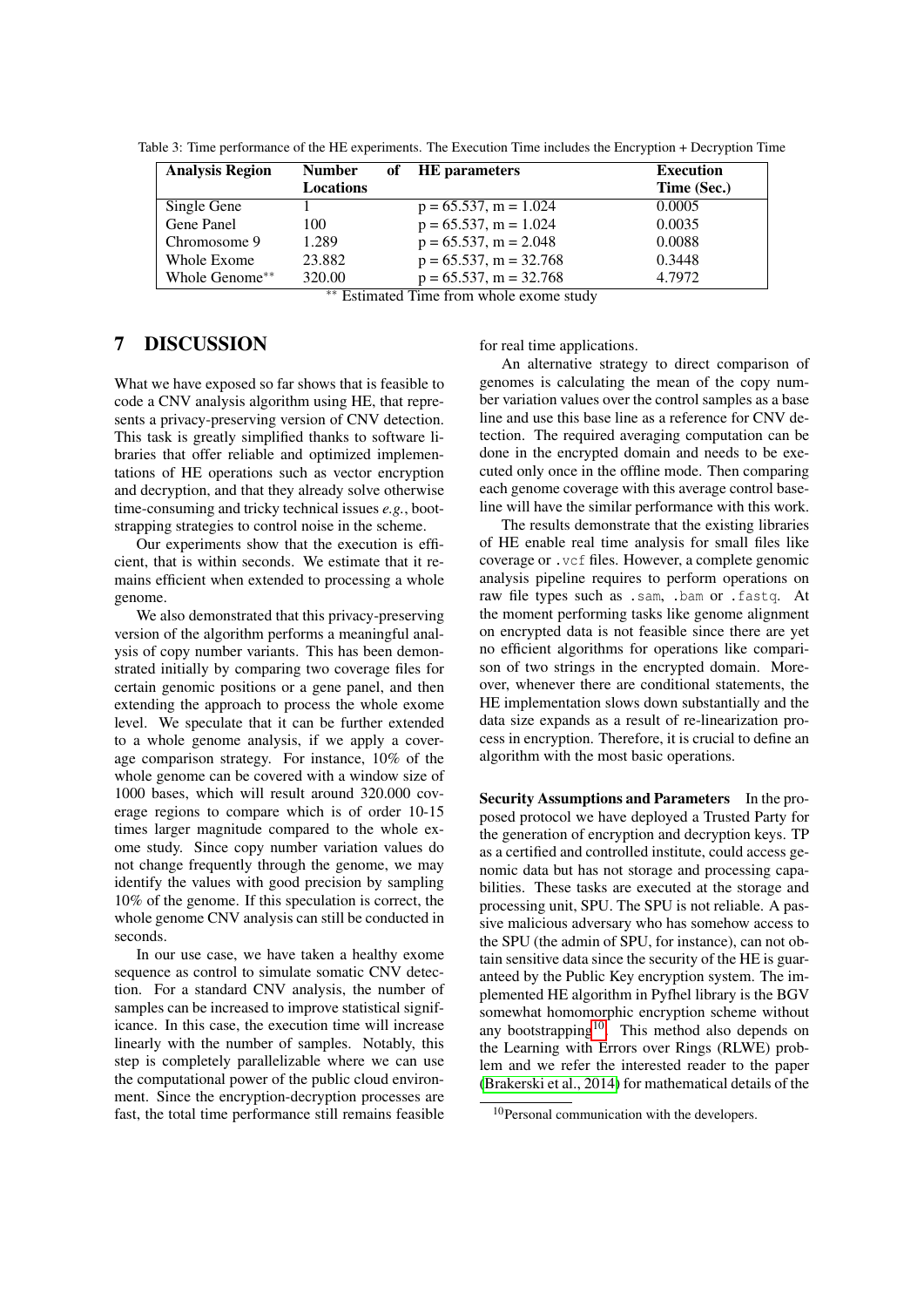algorithm. We have chosen a security level equivalent to 128-bit symmetric (AES) encryption according to the suggestions in [\(Albrecht et al., 2018\)](#page-9-3). The parameter *p* is the integer modulus and *m* is the vector size where the Ring operations are defined. The private and public keys of the Homomorphic Encryption system are generated according to the specifications of the scheme, where public key is a secret Ring element and private key is a pair of two Ring elements which satisfy certain criteria, respectively.

We note that the requirement of a Trusted Party is inevitable for this kind of study, since for the derivation of the genome sequence at least, there needs to be a certified trusted authority. We note that previous related work also followed this assumption (see [\(Wang](#page-10-19) [et al., 2016;](#page-10-19) [Ayday et al., 2013\)](#page-9-4)).

Limitations A limitation of HE is the number of users in the communication. HE is a convenient solution where there is only single owner of the data. However, when there are multi parties, we could either deploy *secure multiparty computation* [\(Cramer](#page-10-26) [et al., 2001\)](#page-10-26) or rely on a trusted third party, as we have assumed in this work.

Another issue is the normalization of sequencing data coming from various runs and technologies. There is always a bias in the nature of Next Generation Sequencing (NGS) technology. Comparison of data obtained from different sequencing technologies or parameters is a challenging process. Tumornormal sampling ratio is also of critical importance while working with tumor data. A careful normalization is required before data analysis for accurate CNV results.

One obvious limitation of this work is the number of cases analyzed. Here, we intend to demonstrate the feasibility of maintaining privacy in copy number variation analysis using HE by analyzing one single exome example. We plan to extend this work to several exome and whole genome samples to have a better evaluation of accuracy and fine tuning of the threshold parameters in future work.

## 8 CONCLUSIONS

In this work we have presented a proof-of-concept study for the estimation of copy number variation values by implementing a secure coverage comparison using Homomorphic Encryption (HE).

We are able to calculate the copy number values for a predefined list of genes privately without revealing personal genomic information. We have worked on a somatic diagnosis use case with a Melanoma whole exome data and compared the copy number variation results with the original study [\(Magi et al.,](#page-10-4) [2013\)](#page-10-4). Our results demonstrate the practicality and accuracy of a privacy-preserving copy number variation (CNV) analysis at the whole exome and whole genome levels.

As CNV analysis takes a broader deployment in genomic pipelines, making it possible to perform in a privacy preserving manner in compliance with data protection regulations is becoming important. This study is the first work focusing on this important class of variants which have been neglected up to now.

As a future work, we plan to apply the proposed CNV method to a set of whole genome sequences. This will satisfy a better evaluation for the validity of the sampling strategy and its precision on large whole genome cohorts and more accurate determination of the algorithm parameters.

Another upcoming line of research is the use of HE for privacy-preserving .vcf queries to execute applications such as private rare mutation discovery, variant prioritization for causes of disease, and disease predisposition calculation. Although there exist individual examples, there is still work to do for developing more efficient and unified approaches. Recent HE libraries enable various types of genomic applications which can now be executed in real time hindering mathematical and implementation difficulties and opening the door for the age of privacy-preserving personalized medicine.

### REFERENCES

- <span id="page-9-1"></span>Acar, A., Aksu, H., Uluagac, A. S., and Conti, M. (2018). A survey on homomorphic encryption schemes: Theory and implementation. *ACM Computing Surveys (CSUR)*, 51(4):1–35.
- <span id="page-9-2"></span>Afgan, E., Baker, D., Batut, B., Van Den Beek, M., Bouvier, D., Čech, M., Chilton, J., Clements, D., Coraor, N., Grüning, B. A., et al. (2018). The Galaxy platform for accessible, reproducible and collaborative biomedical analyses: 2018 update. *Nucleic acids research*, 46(W1):W537–W544.
- <span id="page-9-0"></span>Akgün, M., Ünal, A. B., Ergüner, B., Pfeifer, N., and Kohlbacher, O. (2020). Identifying disease-causing mutations with privacy protection. *Bioinformatics*.
- <span id="page-9-3"></span>Albrecht, M., Chase, M., Chen, H., Ding, J., Goldwasser, S., Gorbunov, S., Halevi, S., Hoffstein, J., Laine, K., Lauter, K., Lokam, S., Micciancio, D., Moody, D., Morrison, T., Sahai, A., and Vaikuntanathan, V. (2018). Homomorphic Encryption Security Standard. Technical report, HomomorphicEncryption.org, Toronto, Canada.
- <span id="page-9-4"></span>Ayday, E., Raisaro, J. L., McLaren, P. J., Fellay, J., and Hubaux, J.-P. (2013). Privacy-preserving computation